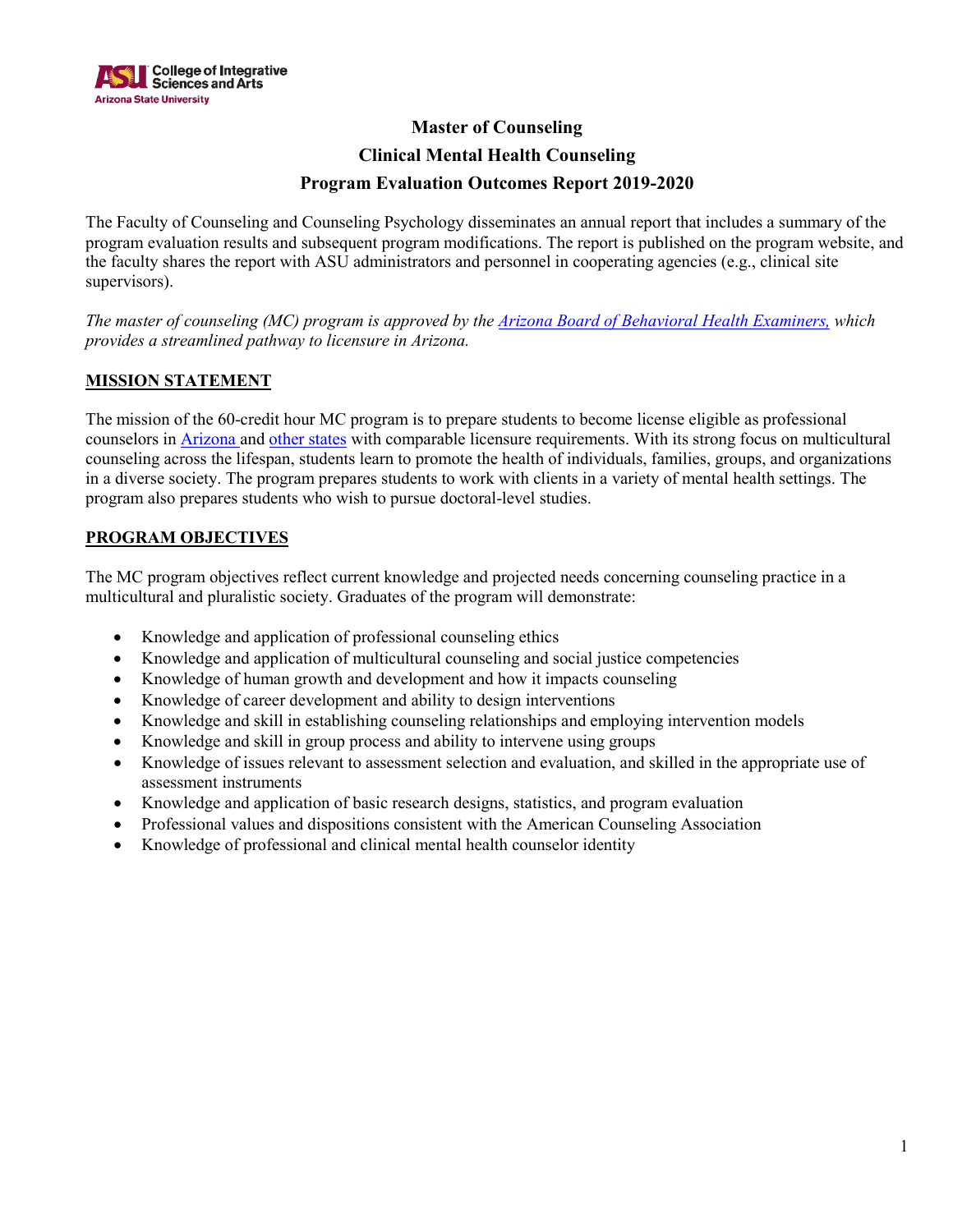## **Summary of Program Evaluation Results**

The faculty systematically evaluates the program mission, objectives, curriculum, and student learning using a combination of direct and indirect measures. Results from our program review, including student performance on course-based assessments and the counselor preparation comprehensive exam (CPCE), are summarized below for fall 2019, spring 2020, and summer 2020.

| <b>Key Performance Indicator</b>                                                                                                             | <b>Measure 1</b><br>(Coursework)               | $\frac{0}{0}$ <sup>1</sup> | $N^2$ |
|----------------------------------------------------------------------------------------------------------------------------------------------|------------------------------------------------|----------------------------|-------|
| Core Area 1: Knowledge and application of Professional<br><b>Counseling Ethics</b>                                                           | <b>CPY 645</b><br>Professional Issues<br>Paper | 100                        | 32    |
| Core Area 2: Knowledge and application of multicultural<br>counseling and social justice competencies                                        | <b>CED 671</b><br>Paper /Portfolio             | 100                        | 39    |
| Core Area 3: Knowledge of human growth and<br>development and how it impacts counseling                                                      | <b>CED 529</b><br>Exam/Paper                   | 96                         | 25    |
| Core Area 4: Knowledge of career development and<br>ability to design interventions                                                          | <b>CED 534</b><br>Exam                         | 100                        | 24    |
| Core Area 5: Knowledge and skill in establishing<br>counseling relationships and employing<br>intervention models                            | <b>CED 577</b><br>Assessment                   | 97                         | 35    |
| Core Area 6: Knowledge and skill in group process and<br>ability to intervene using groups                                                   | <b>CED 567</b><br>Exam                         | 100                        | 37    |
| Core Area 7: Knowledge of issues relevant to assessment<br>selection and evaluation and skilled in<br>appropriate use assessment instruments | <b>CED 523</b><br>Exam                         | 100                        | 34    |
| Core Area 8: Knowledge and application of basic research<br>designs, statistics and program evaluation                                       | <b>CED 501</b><br>Exam                         | 84                         | 32    |
| CMHC Specialty: Knowledge of professional and clinical<br>mental health counselor identity                                                   | <b>CPY 645</b><br>Exam/Website<br>analysis     | 97                         | 32    |

<sup>1</sup> Percent of students who earned target grade of B- or above on signature assignment (Measure 1)

<sup>2</sup> Number of students enrolled in course

**Practicum and Internship.** Site supervisor evaluations for all students completing CED 680 practicum (*n* = 29) and CED 684 internship ( $n = 73$ ) indicate 100% and 100% of students were evaluated at or above expected skill competency at the conclusion of CED 680 and CED 684, respectively.

**Counselor Preparation Comprehensive Exam (CPCE).** Pass rate during first attempt = 100% (*n* = 35/35 students).

**National Counselor Exam (NCE).** Pass rate during first attempt =  $100\%$  ( $n = 30/30$  students).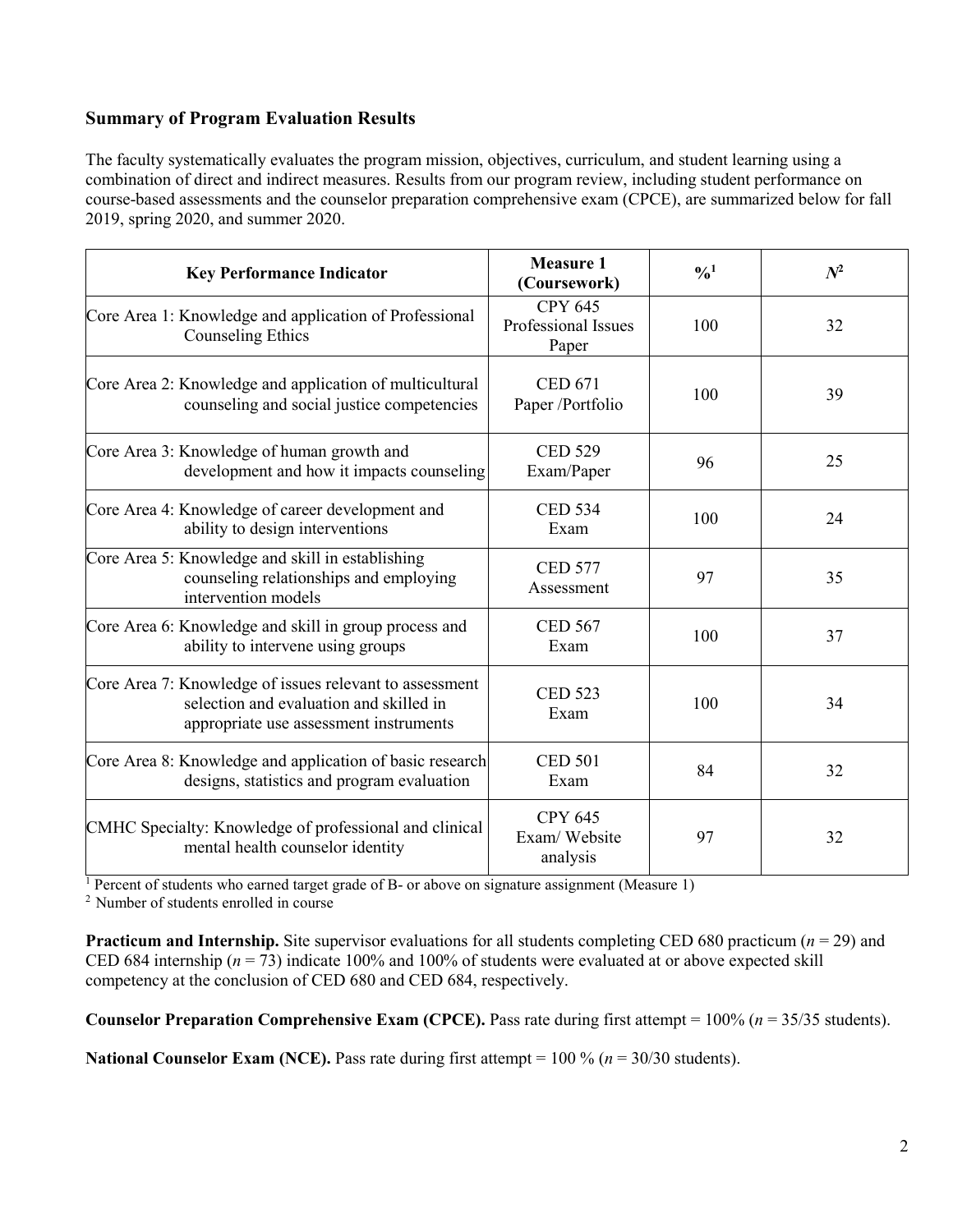| <b>Student Demographics for 2019-20</b> |                          |               |  |  |
|-----------------------------------------|--------------------------|---------------|--|--|
| <b>Headcount</b>                        |                          | 83            |  |  |
| % women                                 |                          | $77.1\%$ (64) |  |  |
| $\%$ men                                |                          | 22.9% (19)    |  |  |
|                                         | <b>American Indian</b>   | $0.0\%$ (0)   |  |  |
|                                         | Asian American           | $4.8\%$ (4)   |  |  |
|                                         | <b>Pacific Islander</b>  | $0.0\%$ (0)   |  |  |
|                                         | African American         | $3.6\%$ (3)   |  |  |
|                                         | <b>Hispanic</b>          | 25.3% (21)    |  |  |
| % Ethnicity                             | <b>Two or More Races</b> | $3.6\%$ (3)   |  |  |
|                                         | White                    | 59% (49)      |  |  |
|                                         | Unknown                  | $0.0\%$ (0)   |  |  |
| % International                         |                          | $3.6\%$ (3)   |  |  |

### **Graduation Statistics (fall 2019, spring 2020, summer 2020)**

- 32 MC degrees awarded
- $\bullet$  94% ( $n = 30/32$ ) graduates completed the program within the expected 2-3-year timeframe
- Job placement rate (within six months of graduation for those seeking placements) =  $100\%$  ( $n = 27/27$  actively sought placements)
- Licensure rate  $75\%$  ( $n = 24/32$  LAC in Arizona)
- PhD program placement  $n = 5$

#### **Alumni Survey**

**We surveyed MC program alumni** who completed the program during fall 2019, spring 2020, and summer 2020. Eleven graduates completed the survey (*n* = 11/32, 34% response rate). All eleven respondents completed the practitioner track of the program.

- At the time of the survey  $82\%$  ( $n = 9$ ) of respondents were employed in the counseling profession; of those 89%  $(n = 8)$  were employed in Arizona.
- 18%  $(n = 2/11)$  of respondents were enrolled in (or accepted & planning to enroll) in a PhD program.
- $\bullet$  36% ( $n = 4/11$ ) of respondents indicated they had attended local, regional, or national counseling- related professional conferences since graduation.
- 0% of respondents indicated they have engaged in research or published articles/chapters since graduation.